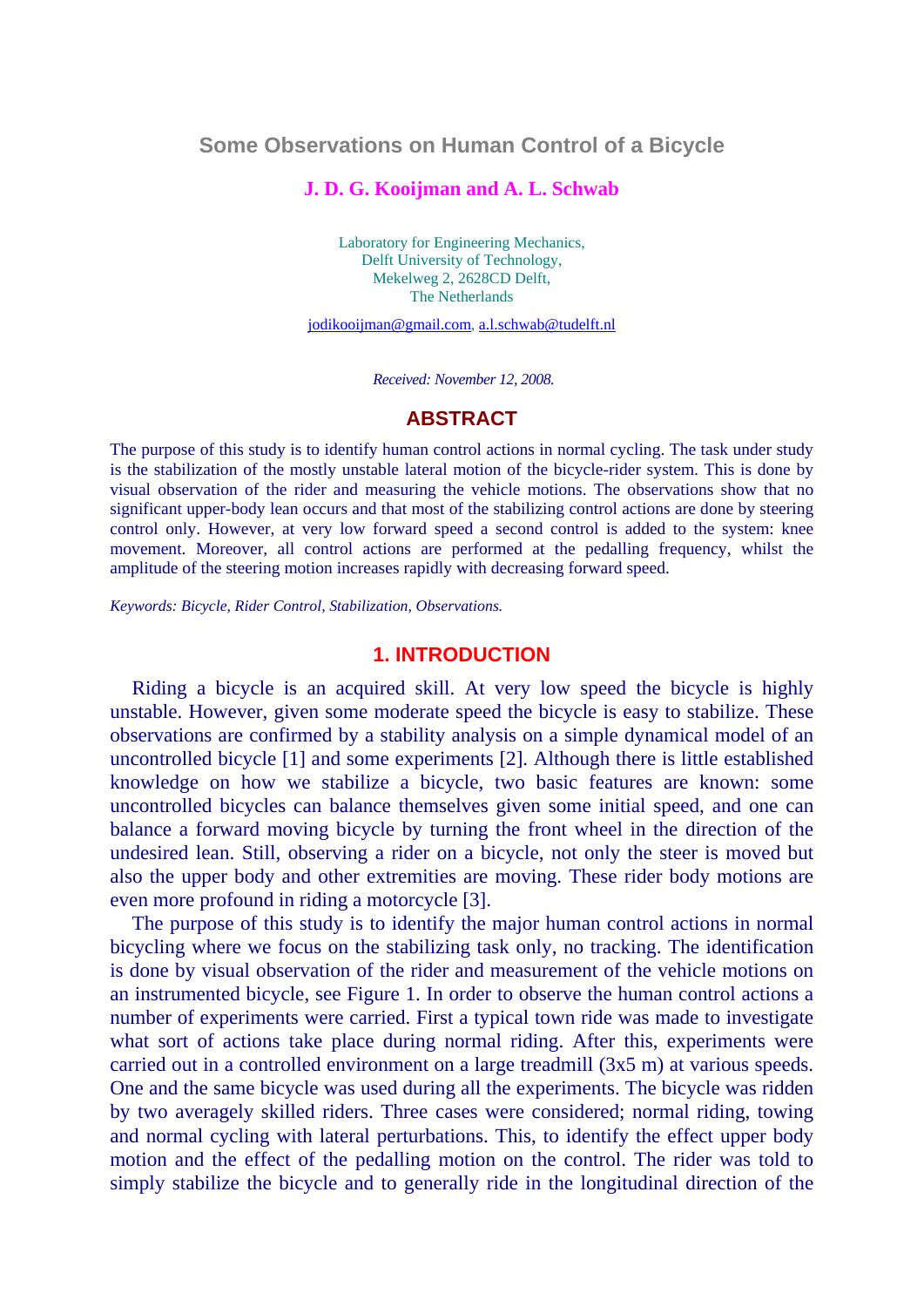treadmill; no tracking task was set. Recorded data were the rigid body motions of the bicycle rear frame and the front assembly. The rider motion relative to the rear frame was recorded on video.

### **2. INSTRUMENTED BICYCLE**

A common, standard Dutch bicycle, the Batavus Browser (Model 2008) was chosen for the experiments and is shown in Figure 1. This is a bicycle of conventional design, fitted with a 3-speed SRAM rear hub and coaster brakes. Some of the peripheral components were removed in order to be able to install measurement equipment.

The bicycle was equipped with a bullet-style camera with 2.8mm (wide angle) lens at the front. The camera was directed towards the rider and rotated 90 degrees clockwise to get portrait aspect ratio. The video signal was recorded, via the AV-in port, on DV tape of a Sony Handycam located on the rear rack of the bicycle. The bullet camera was placed horizontally, approximately 65 cm in front of the handlebars and 1.2 m above the ground and held in place by a carbon-fiber boom connected to the down-tube of the rear frame.

A National Instruments' CompactRIO (type 9014) computer was used for data collection. The CompactRIO was installed on the rear rack of the bicycle and was fitted with a 32 port-analogue in slot and a 4 port analogue-out slot as well as a wireless modem for a wireless connection with a "ground station" router, to which a laptop was connected. The measurement system is able to run autonomously once a measurement sequence is initiated. The CompactRIO was powered by a 11.1V, 1500mAh Lithium Polymer battery which was also placed on the bicycle's rear rack.

The recorded signals were the lean, yaw and steering rates, the steering angle, the rear wheel speed and the pedalling cadence frequency. The angular rates were measured using 3 Silicon Sensing CRS03, single axis angular rate sensors with a rate range of +- 100 deg/s. The steering angle was measured using a potentiometer placed on the rear-frame against the front of the head tube and connected via a belt and pulley pair. The angular rate sensors and the angular potentiometer were powered by a 4.8V, 2100mAh Nickel Cadmium battery. The forward speed was measured by measuring the output voltage of a Maxon motor that was driven by the rear wheel. The Cadence frequency was measured by a reed-relay placed on the rear frame, and a magnet placed on the frame side of the crank-arm.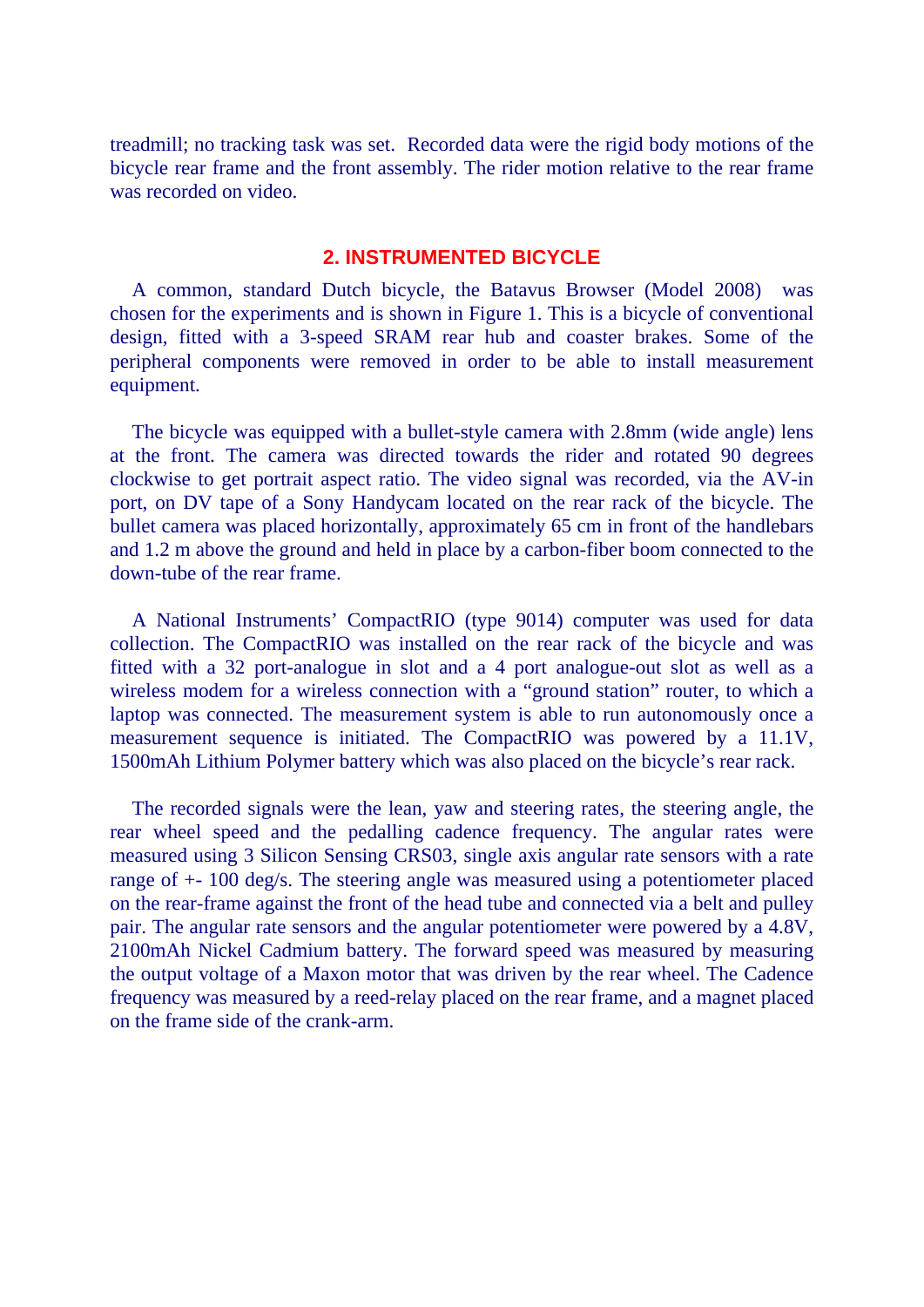

Fig. 1 The instrumented bicycle with camera boom and video camera lens at the front. On the rear rack the measurement computer (NI CompactRIO), video camcorder and battery packs are positioned. Measured signals are the steering angle (potentiometer), steering-rate, rear-frame lean- and yaw-rate and forward speed

The uncontrolled dynamics of the bicycle rider combination can be described by the linearized stability of a model of the bicycle [1]. This model consists of four rigid bodies, viz. the rear frame with rigid rider connected, the front frame steering assembly, and the two wheels, connected by ideal hinges and where the wheel have idealized pure-rolling contact with level ground (no tires models). For the instrumented bicycle and one of the riders this linearized stability is depicted in Figure 2. At low speed the important motion is the unstable oscillatory weave motion. This weave motion becomes stable around 23 km/h, the so-called weave speed. At higher speeds the non-oscillatory capsize motion becomes mildly unstable but since this instability is so mild it is not really important. Summarizing: the instrumented bicycle rider combination is in need of human stabilizing control below 23 km/h and is selfstable above.



Fig. 2 Eigenvalues for the linearized stability analysis on an uncontrolled bicycle-rider combination for the steady upright motion in the forward speed range of 0-35 km/h. Solid lines are real parts, dotted lines are imaginary parts. The bicycle is practically self-stable from the weave speed, 23 km/h, and above.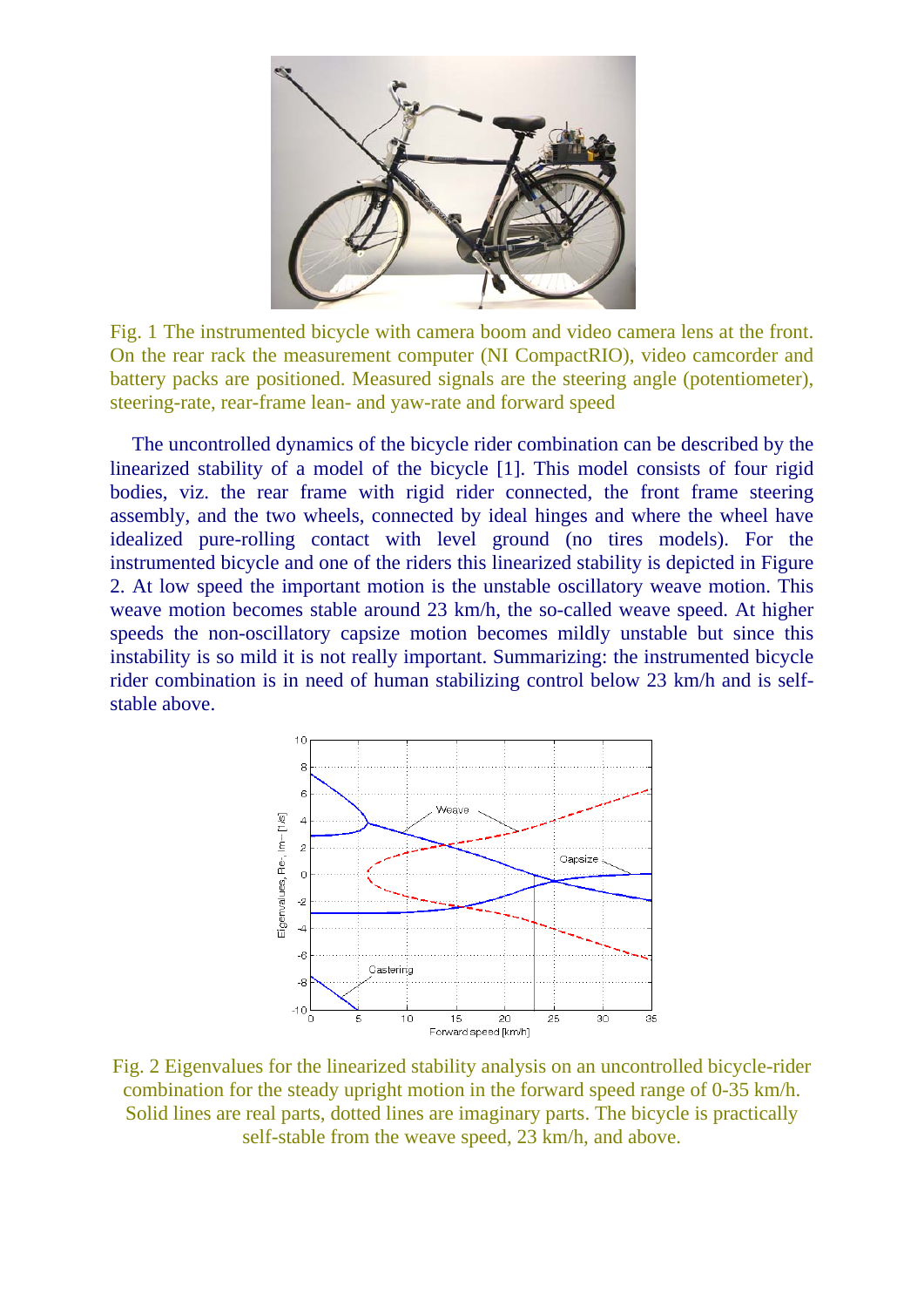## **3. TOWN RIDE EXPERIMENT**

As a first step in human rider control observations a short, 15 minute, ride around town was carried out. This experiment took place under normal riding circumstances (dry weather, daylight, etc.), on roads that the rider was familiar with. The course covered included a round-a-bout, dedicated cycling paths, speed-bumps, pavement, normal tarmac roads, tight bends in a residential area and the rider had to stop at a number of traffic lights. There were no special precautions taken and the experiment was carried out amongst other traffic. Initially this experiment was only intended for testing the measurement equipment however upon inspecting, from the recorded video material and measured data two observations could be made:

- 1. from the video material it was immediately clear that very little upper body lean relative to the rear-frame, was carried out during the whole ride. The relative upper body lean that was noted appeared to be as a result of pedalling. Only in the last few seconds prior to a sharp corner was an upper body lean angle observed – indicating that the lean was probably carried out for tracking reasons.
- 2. from the recorded data, part of which is shown in Figure 3, it was noted that most of the time only very small steering actions are carried out (note that the potentiometer was not aligned with the steering axis giving the -5 degree offset). Only when the forward speed drops, prior to making a corner, are large steering angles  $(> 15 \text{ deg})$  seen.



Fig. 2. Part of the data collected during the town ride. Shown are the bicycle forward speed (top), steering angle (middle) and rear-frame lean rate (bottom) versus time.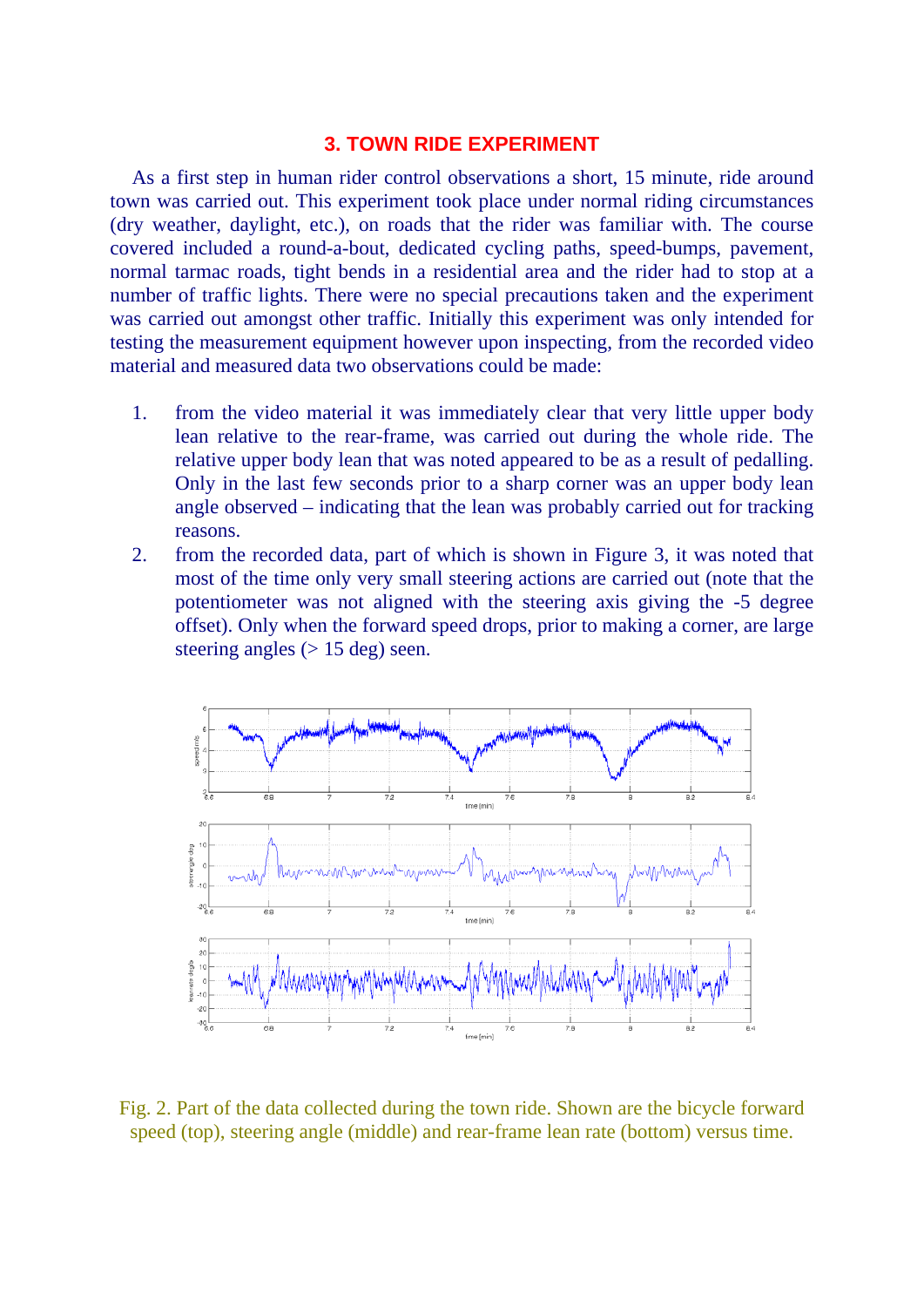# **4. TREADMILL EXPERIMENTS**

The town ride showed to many distracting external disturbances. Therefore, a more controlled environment was sought to study human rider control for stabilizing tasks. A large treadmill, shown in Figure 3, of the faculty of Human Movement Sciences at the VU Amsterdam was used. This eliminated road unevenness, side wind, traffic and other disturbances.



# Fig. 3. Large treadmill, 3x5 m, max speed 35 km/h, courtesy of the Faculty of Human Movement Sciences, VU Amsterdam.

The experiments were carried out by two, male, average ability, riders of different build on the same bicycle. The saddle height was adjusted for each rider to ensure proper seating and cycling.



Fig. 4 The two average riders riding the instrumented measurement bicycle on the treadmill

Three experiments were carried out; normal cycling, towing and cycling with lateral perturbations. Each experiment was carried out at 6 different speeds: 30, 25, 20, 15, 10 and 5 km/h. So in total 36 experiments were carried out. The riders were instructed to stay on the treadmill and to generally ride in the longitudinal direction of the treadmill but not to concentrate on their position on the treadmill in order to eliminate the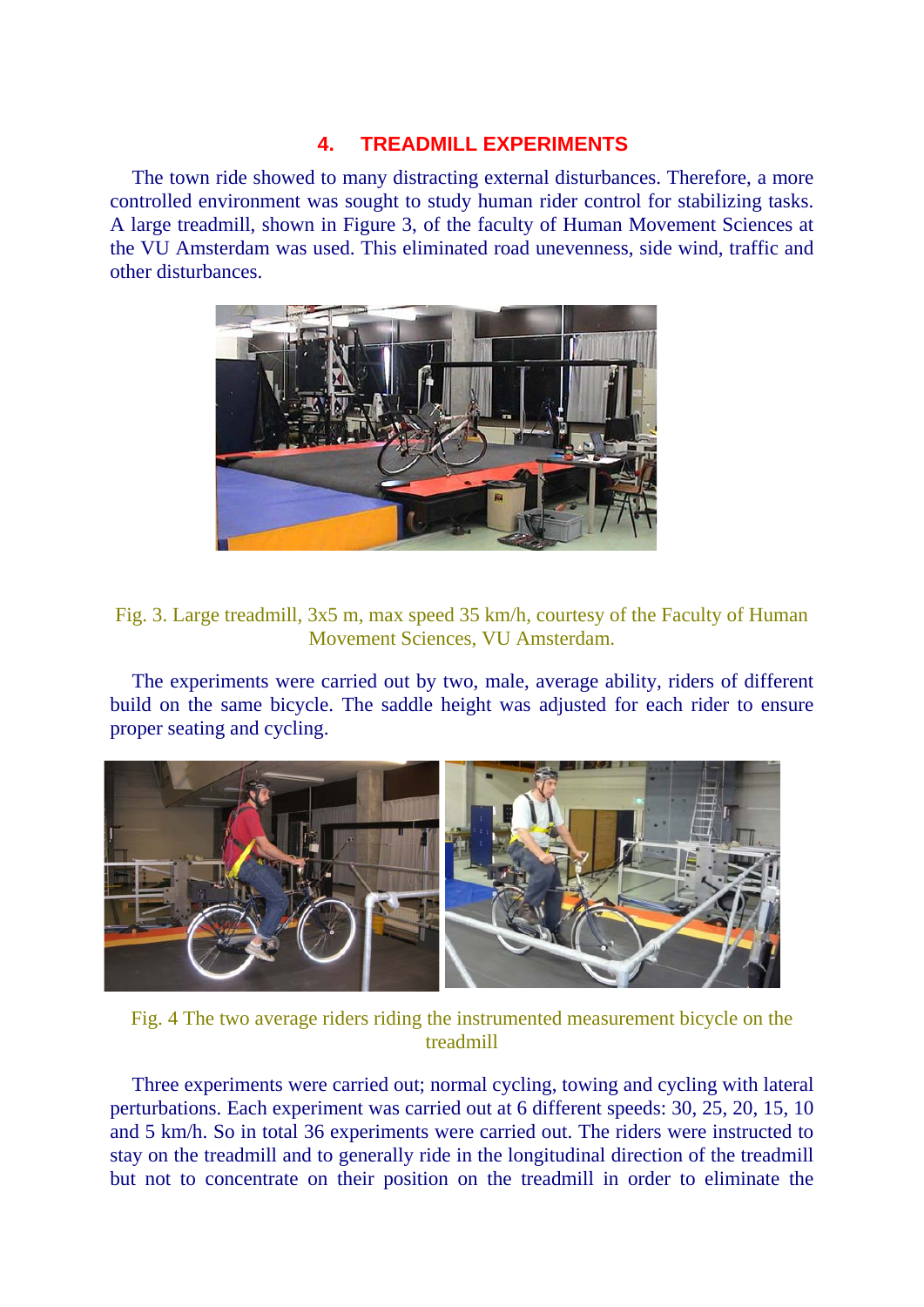tracking task. Data was collected for 1 minute during each experiment with a 100Hz sample rate. Video footage can be found at the website [4].

## **4.1 Normal Cycling; Pedalling**

During this experiment the rider was pedalling normally. At the 2 highest speeds (30 and 25 km/h) the third gear was used, at 20 and 15 km/h the second gear was used and during the tests at 10 and 5 km/h the first gear was used.

From the visual inspection of the video footage it was immediately clear that no lean action was taking place during cycling other than that resulting directly from the pedalling motion. Furthermore it was noted that during the low speed, 5 km/h, the riders' upper body was almost stationary (i.e. rigidly attached to the rear-frame). However the riders' knees showed significant lateral motion in order to stabilize the bicycle at this speed.

The third observation was that the rider was turning the handle-bars far more at lower speeds than at higher speeds. This observation was confirmed by the measured steering angle data. In Figure 5 the last 30 seconds of the steering angle measurements for 30 km/h, 15 km/h and 5 km/h are shown for the second rider. The figure clearly shows that the steering angle increases by a factor of 10 when the speed drops from 30 km/h to 5 km/h.



Fig. 5 The time history plot of the steering angle for normal cycling at 30 km/h, 15 km/h, 5 km/h.



Fig. 6 The frequency plot of the steering angle for normal cycling at 30 km/h, 15 km/h, 5 km/h.

The frequency content of the steering signal was investigated to determine at which frequency the rider turns the handlebars. In Figure 6 the results are shown for the 30 km/h, 15 km/h and 5 km/h experiments. The vertical dashed line in each of the plots indicates the measured pedalling frequency. From the figure it is clear that during normal pedalling most of steering action takes place at or around the pedalling frequency irrespective of the speed that the bicycle is moving.

#### **4.2 Towing; No Pedalling**

Since pedalling showed such a dominant factor in the previous experiments a number of non-pedalling experiments where conducted. The bicycle and rider were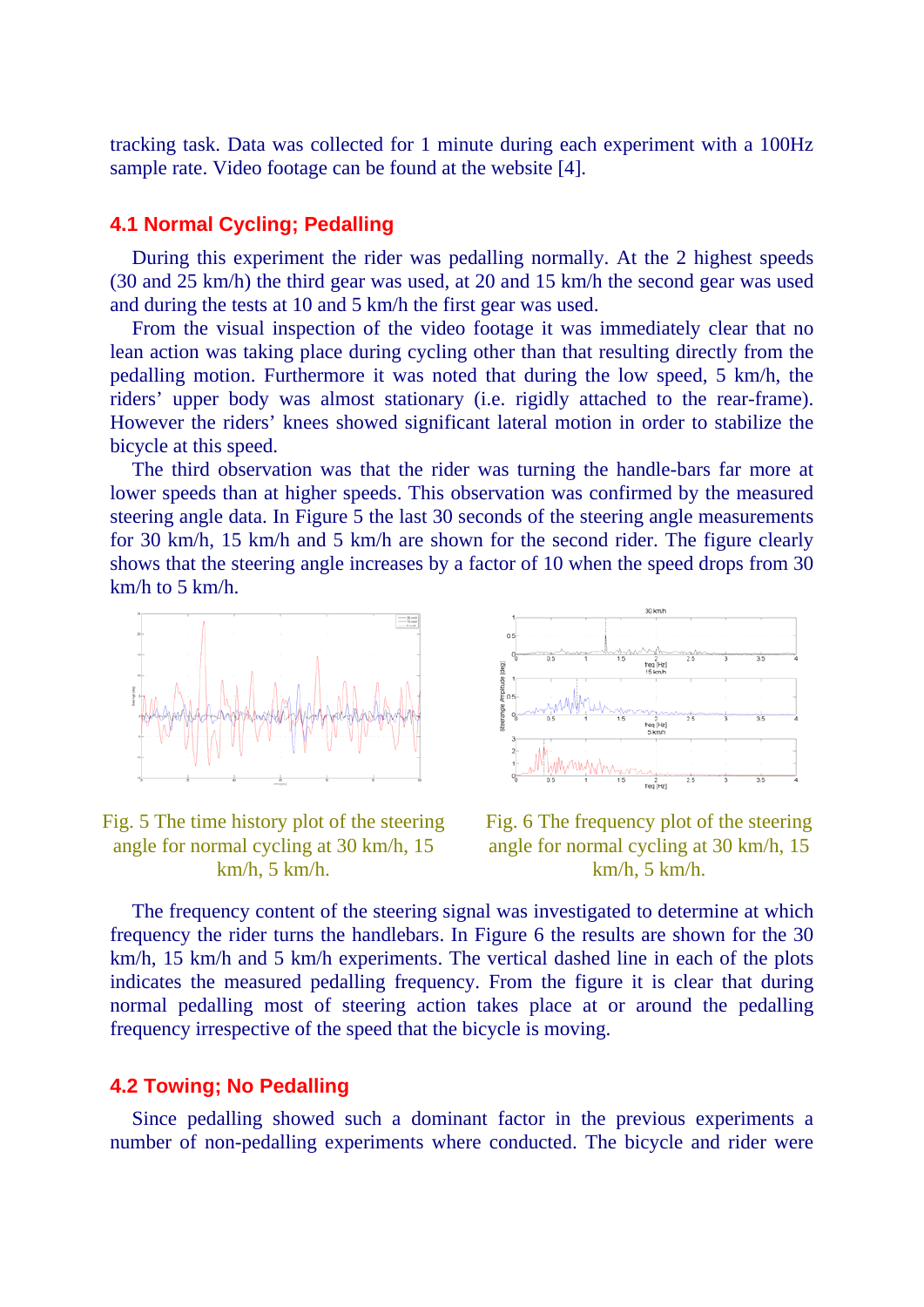towed during this experiment by a rope connected to the bicycle rear-frame at the lower end of the head tube, while the rider kept the pedals in the horizontal position.

The video footage once again revealed that there was no upper body leaning at any of the measured speeds. At 5 km/h there was some lateral knee motion but it was not as significant as during the normal pedalling at the same speed. The measured steer angle plot shown in Figure 7 shows that the steering angle at 5 km/h is smaller than for the case with pedalling, Figure 5. The amplitude of the steering angle at 15 km/h and 30 km/h however are very similar to those seen with pedalling.



Fig. 7 The time history plot of the steering angle for towing at 30 km/h, 15 km/h, 5 km/h.





 The frequency plot for the towing experiment, Figure 8, shows steering control in a broad frequency band. The expected peaks at the weave frequencies corresponding to the forward speeds does not occur.

### **4.3 Perturbing; Pedalling**

Next, we were interested in how the human rider recovers from a sudden lateral impulse. During this experiment, similar to the normal riding experiment, the rider was pedalling normally and used the same gears at the different speeds as during the normal cycling experiment. The bicycle was perturbed by applying a lateral impulse to the rear frame. The impulse was applied by a manually actuated rope tied to the seat tube. The rider could not see the rope being actuated to ensure that he was unprepared.

The video footage showed that as a result of the lateral perturbation the bicycle was pulled away from under the rider causing a short transient lean motion. The upper body lagged behind the lower body and bicycle. However, during the following recovery of the bicycle to the upright, straight ahead position, no body lean could be noted other than that as a result of the normal pedalling.

A second phenomenon that was observed was that at all speeds there was lateral knee motion during the short transient recovery process of the bicycle to the upright position. This lateral knee motion was very large during the low speed measurement and much smaller at the high speed, but even at the high speed it was visible.

The angle that the handlebars were turned during/after a perturbation once again increased with decreasing speed. This can be seen in the time series from Figure 9. The figure also shows that the time required to recover the bicycle to the upright position increases with decreasing speed.